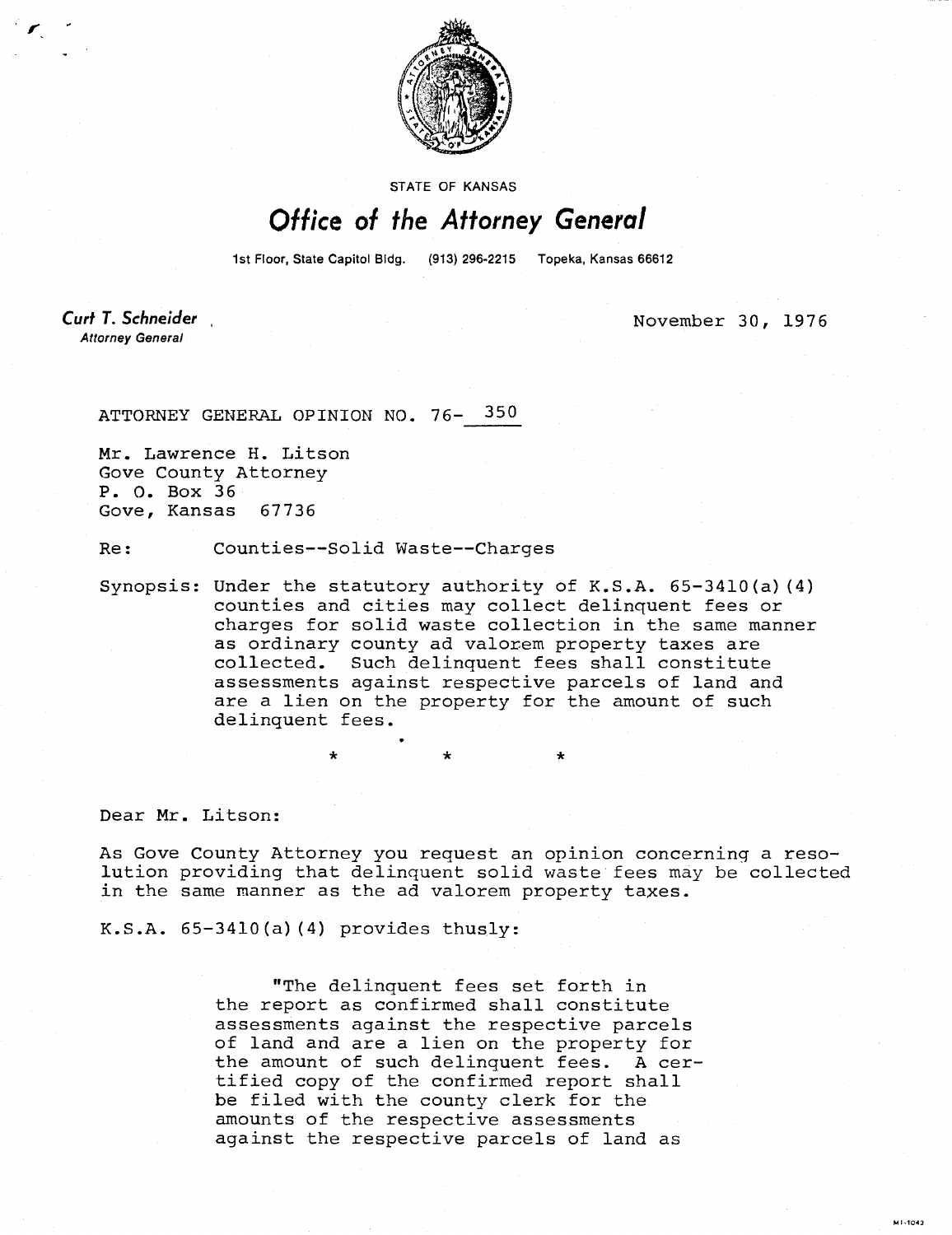Mr. Lawrence H. Litson Page Two November 30, 1976

> they appear on the current assessment roll. The lien created attaches upon recordation, in the office of the county clerk of the county in which the property is situated, of a certified copy of the resolution of confirmation. The assessment may be collected at the same time and in the same manner as ordinary county ad valorem property taxes are collected and shall be subject to the same penalties and the same procedure and sale in case of delinquency as provided for such taxes. All laws applicable to the levy, collection, and enforcement of county ad valorem property taxes shall be applicable to such assessment.

Any city collecting solid waste fees or charges may collect delinquent fees or charges for garbage and trash storage, collection and disposal in the manner provided for counties."

The above pertinent provision was discussed in Attorney General's Opinion No. 76-205. The Attorney General stated:

> "Delinquent fees shall constitute assessments against the respective parcels of land, and are a lien against such property for the amount of the uncollected fees. The fees thus assessed are collected at the same time and in the same manner as ordinary county ad valorem property taxes are collected.

Under the statutory procedure, the fees are fixed according to the use of the property, volume of waste generated from its use, and any other factors which reasonably relate the waste disposal fee to the property involved. It is imposed upon the land rather than as a personal liability of the land owner. Although not a tax, it is at least a charge in the nature of a special assessment, as contemplated by the statute, according to the benefit accruing to the property from the service, measured in part by the use of the property, the waste generated therefrom, and other pertinent factors. There exists,